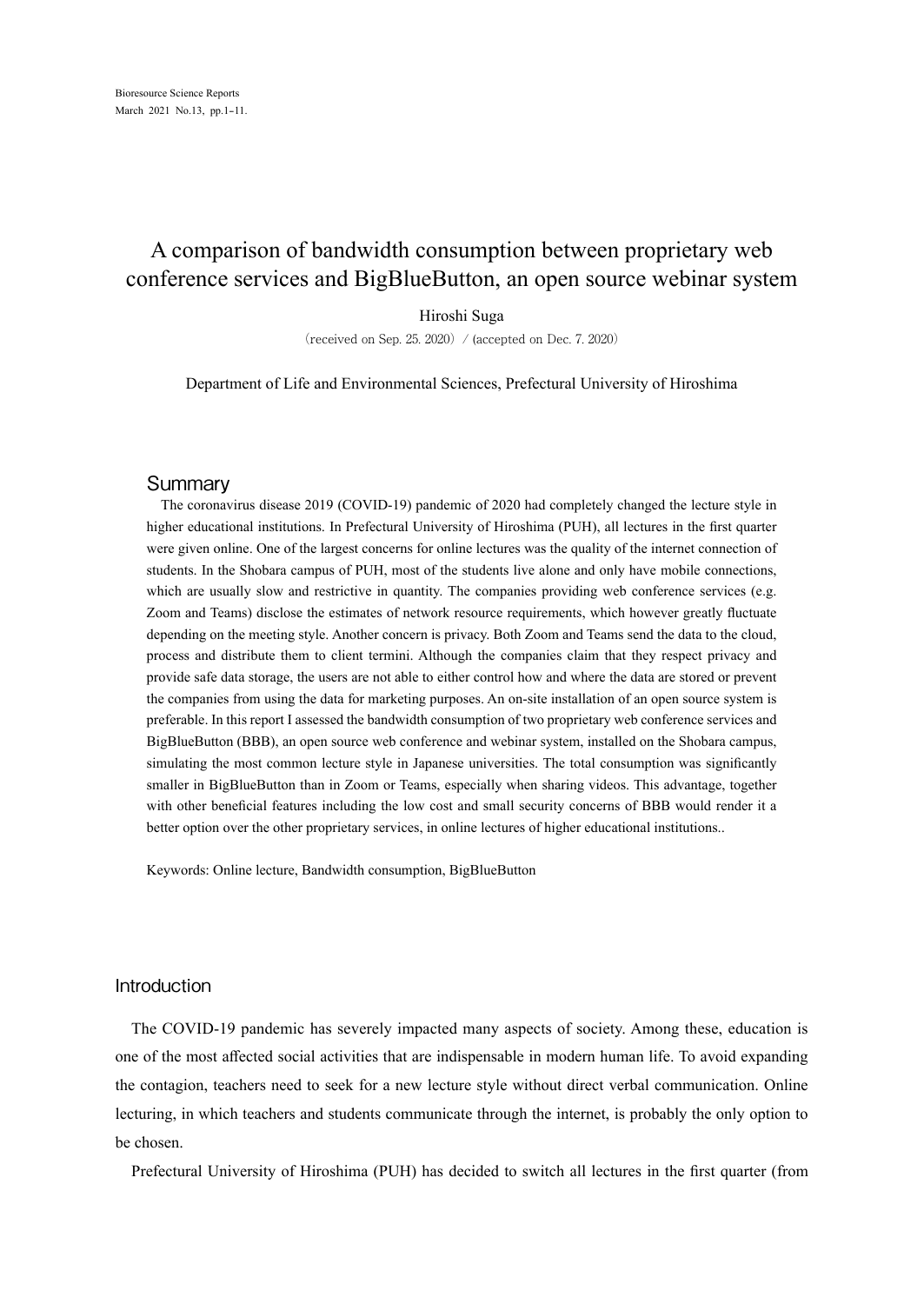May to June) of 2020 to online. Initially, there has been some confusion in the Shobara campus of PUH on how to give lectures online, especially whether in real-time or in an on-demand style. On the principle of providing regular lectures with good quality even in the online format, the real-time style should have been chosen. However, most professors (35 out of 42) in the campus have carried out the lectures (excluding those given by multiple professors) in the on-demand style. In this style, teachers deposit the lecture materials (either lecture videos or presentation files or both) on cloud servers and students watch them at home. The Students basically study alone without real-time communication. Their accomplishments are usually evaluated by essays submitted after lectures. However, engaging students in learning activities by on-demand lectures is often difficult. Online live lectures are preferable.

However, the number of professors who have chosen the real-time lecture style has been much smaller (10 of 42; 3 have done both real-time and on-demand). The largest reason has been a concern about the quality and quantity of the internet connection of the students. Most of the students in the Shobara campus live alone without broadband connections, using the mobile network to access the internet. The mobile network providers in Japan offer the connection with a higher price than in many other countries (1), thus the students need to reduce the network usage in order to avoid an extremely slow connection (called "packet death") after using up the allowance. To carry out the real-time online lectures smoothly, the professors have to seek for tools that are not very demanding in terms of the quality and quantity of the network.

The available web-conference tools that meet the criteria are Zoom (Zoom Video Communications) and Teams (Microsoft Corporation) (Table 1). Zoom is a new and growing web conference service with a high quality video and voice communication on broad or narrow networks. Teams composes the Microsoft Office suite together with other popular software and thus has an advantage on the smooth integration to the information technology environment already available in the university. Both Zoom and Teams require a subscription fee. PUH has paied for Teams already within the comprehensive contract with Microsoft, and Zoom has lifted up the 40 minutes limit of meeting duration for educational purposes even with the free license since the pandemic started.

Both Zoom and Teams disclose the required bandwidth on their websites. However, their simulation have not been performed in the typical online lecture format, namely that with a teacher talking in a video and showing presentation slides or movies to many students. Privacy issues have not been resolved either.

Table 1. Three web conference / webinar systems examined

|              | Version                    | App size |                  |             | Participants limit Service form Development End-to-end encryption |    |
|--------------|----------------------------|----------|------------------|-------------|-------------------------------------------------------------------|----|
| <b>BBB</b>   | 2.2.19                     |          | -                | on premises | open source                                                       | no |
| $Zoom$ 5.1.0 |                            | 9.8 MB   | 100 <sup>c</sup> | cloud       | proprietary                                                       | no |
|              | Teams 1.3.00.15561 87.4 MB |          | 250              | cloud       | proprietary                                                       | no |

a, no dedicated application, web browsers with the WebRTC support used

b, not limited, but more than 100 simultaneous participants not recommended

c, free and pro licenses

d, planned in future (2)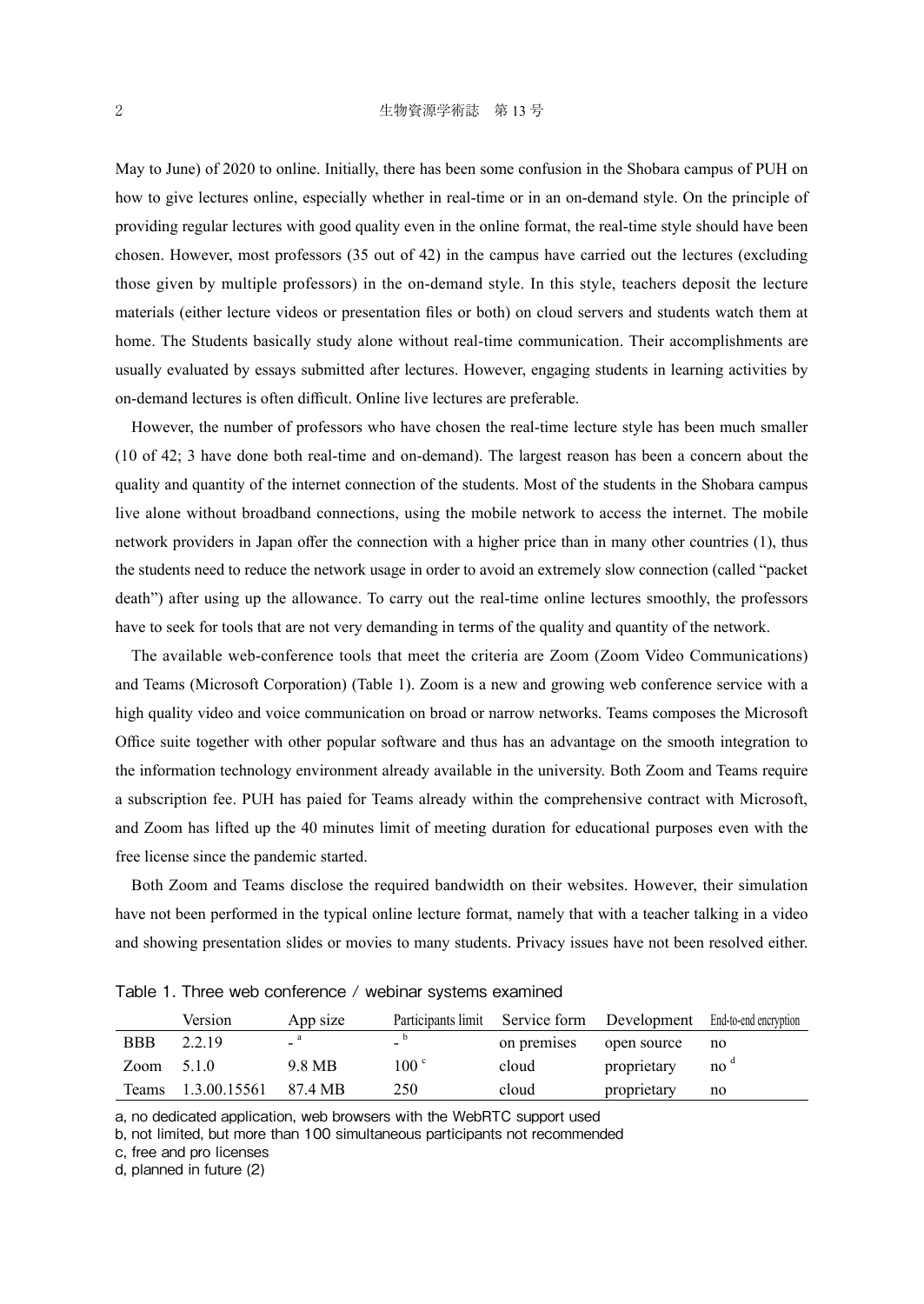The users cannot control how and where the submitted data will be stored, and the possibility of misuse, e.g., for marketing purposes, cannot be excluded. Microsoft does not deny their intention to collect the user's data, even though they claim that the data will not be used for advertising purposes (3). Unlike other peerto-peer communication services such as Skype (Microsoft Corporation), the end-to-end encryption is not usually deployed in web conference services involving many participants. Another problem is that both Zoom and Teams are proprietary software, preventing users from customizing it for a local environment. An on-site installation of an open-source conference system is ideal.

BigBlueButton (BBB) is a complete open source web conference or webinar system actively developed on GitHub, an open source software development platform. BBB does not require the users to install a dedicated application, using instead the internet browser's built-in capability for web realtime communication (WebRTC). In contrast to Zoom and Teams, which are principally developed as web meeting services where many-to-many communication is necessary, BBB is designed and optimized for a webinar format composed of a few speakers and many listeners.

The document of BBB describes the bandwidth required for communication very precisely (4). However, nobody has published data obtained in an actual online lecture format. Moreover, no direct comparison has been made between BBB and other proprietary cloud services. In this report, I will measure and compare the bandwidth consumption of Zoom, Teams, and BBB, simulating the one-to-many seminar style, which is still the most common lecture format in Japanese universities.

## Materials and Methods

## Installation of BBB

Ubuntu 16.04 64bit was installed on Dell Optiplex 390 (Dell Inc.) with Core i5-2400 3.10 GHz (Intel Corporation) and 8 GB RAM. The PC was connected to the commercial optical fiber network provided by NTT Communications Corp. The software BigBlueButton version 2.2.19 and its frontend Greenlight version 2.6.5 were installed according to the official instruction (5). I had been contributing to software development and debugging on GitHub. In PUH I also performed some local customizations, including the improvement of user interface, prevention of content downloading, and implementation of a video-less playback of the session records. The main communication component of BBB evaded these customizations and thus the bandwidth measurements in this study were not affected.

## Network traffic measurement

The measurement was done on June 29, 2020. I simulated the webinar style lecture with two laptop PCs. Probook 650 G5 (Hewlett-Packard Company) with the Intel Core i7 ( $8<sup>th</sup>$  generation) processor and 16 GB Random Access Memory (RAM), produced in 2020, was used for the teacher's side with the webcam and the built-in microphone on. For the student's side, I used an old laptop PC, CF-S10 (Panasonic) with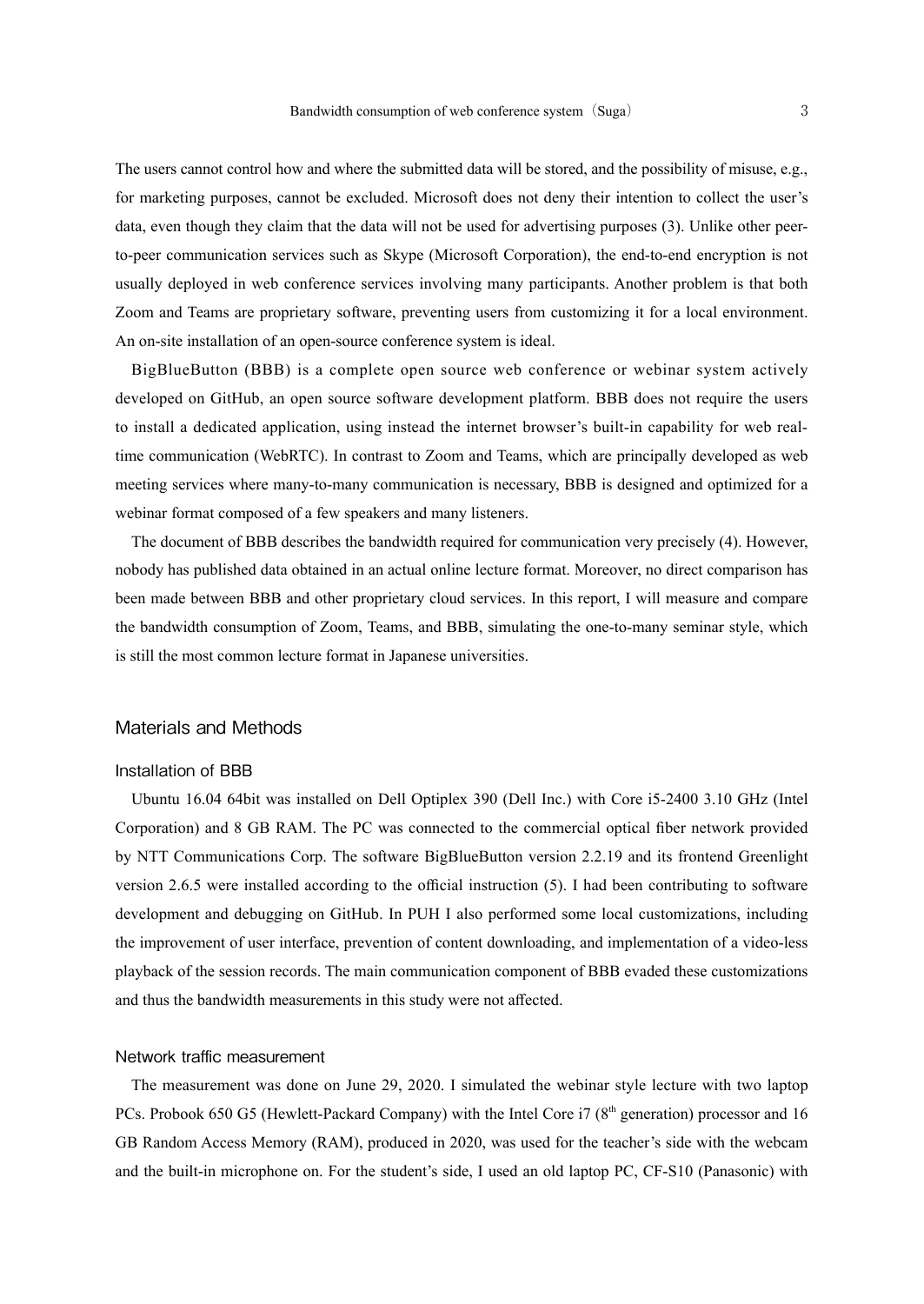the Intel Core i5 (2<sup>nd</sup> generation) processor and 4 GB RAM, produced in 2011, with the webcam and microphone off. Both PCs were operated with Windows 10 (Microsoft Corporation) fully updated on June 2020. For Zoom and Teams, I installed the dedicated applications (not the web-based applications) provided by the manufacturers. To access the BBB server, I used the Chrome browser 83.0.4103.116 (Google LLC).

A PowerPoint (Microsoft Corporation) presentation was prepared with four slides (Figure 1). The first slide was composed only of texts. The second and fourth ones contained a full-screen image. In the third one a full-screen video was embedded.

The teacher's laptop was connected to the local area network of PUH, while the student's laptop was connected to the mobile 4G network (provided by NTT Communications) through a tethering function of the smartphone P10 lite (Huawei Technologies), equipped with the Kirin 658 octa-core processor and 32 GB memory.

The network packets were captured by the use of Wireshark (https://www.wireshark.org/) software version 3.2.4 installed on the student's laptop.

The presentation was performed as follows (also illustrated in Figure 1).

#### (1) Preparation before the measurement

To the teacher's PC, I connected an external sub-display, on which the full-screen PowerPoint presentation was loaded in advance, but not broadcasted to the student's PC yet. The webcam and microphone of the teacher were on. The student joined the meeting with their webcam and microphone off, receiving the video and voice from the teacher.

## (2) Start of the presentation

The timer started concomitantly with the start of packet capturing by Wireshark. Immediately after the measurement started, I loaded the presentation slides. On Zoom and Teams, the PowerPoint presentation displayed on the sub-screen was shared together with the PC's audio. Although Teams had an option to directly upload a PowerPoint slide, I did not use this function because the mouse pointer was not visible in the slides (see Table2). On BBB, the uploaded slides were converted into SVG (Scalable Vector Graphics) format and then distributed to the student's PC. This loading process took  $\sim$ 15 sec.

#### (3) Presentation

When the presentation was loaded, the slide and a small video of the teacher were displayed both on the teacher's screen and on the student's screen. I (as the teacher) stayed in front of the webcam but never spoke until I moved to the second slide at 30 sec. I shook the mouse pointer vigorously during the second slide was shown, but stayed silent. At 45 sec, I moved to the third slide, starting the video. On Zoom and Teams, the video in the PowerPoint slide was shown through the screen share function, which was the only way to smoothly start a video during the presentation. On BBB I used its unique function "direct external video sharing", by which the students directly watched the videos deposited in video sharing services such as YouTube (Google LLC). At 60 sec I paused the video and showed a still frame. At 70 sec, I moved to the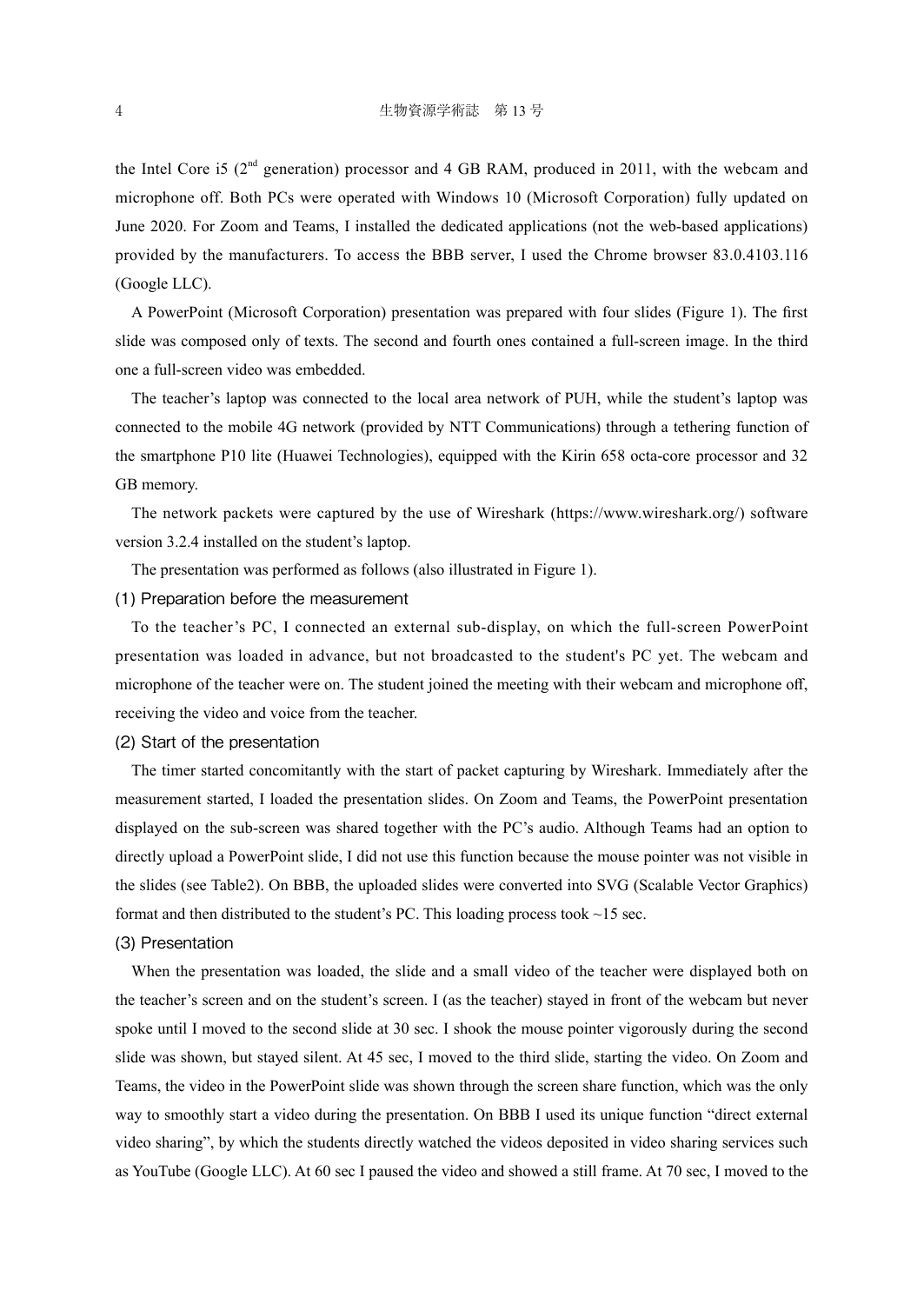



The bandwidth consumptions were measured during a presentation for BBB (A and B), Zoom (C), and Teams (D). The measurements were done for three times (black, dotted, and dashed lines), and the averaged values were compared in (E). The data of the first measurement of BBB were separated to TCP and UDP traffics in (B). The presentation was composed of four slides (F). The moderator's operations are schematically shown by black boxes.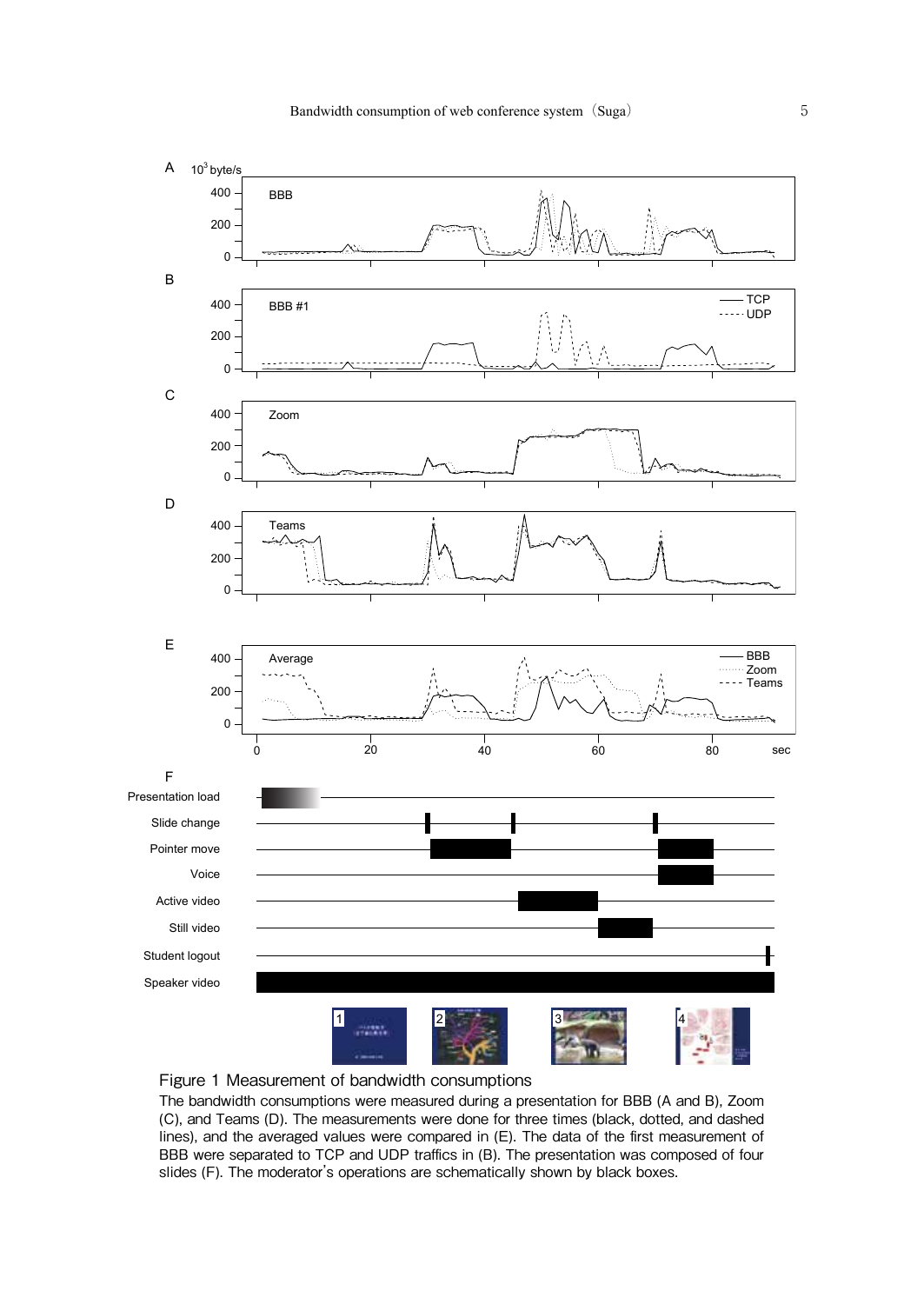|                                     | <b>BBB</b> | Zoom | Teams |
|-------------------------------------|------------|------|-------|
| Presentation with uploaded slide    |            |      | a     |
| Presentation by screen sharing      | b          |      |       |
| File sharing                        | c          |      |       |
| Multi user whiteboard               |            |      |       |
| Polling                             | e          |      |       |
| Synchronized external video sharing |            |      |       |
| Emoji communication                 |            |      |       |
| Raise hand                          |            |      |       |
| Chat                                |            |      |       |
| Break out rooms                     |            |      | g     |
| Shared meeting note                 |            |      |       |
| Recording                           |            |      |       |
| Downloading meeting records         | h          |      |       |

a, mouse pointer invisible

b, incapable of sharing PC's audio

c, only files compatible for presentation such as PDF documents

d, by calling up another component

e, "quick polling" available only in BBB

f, only with "pro" license or more

g, by manually creating rooms in advance

h, possible with an experimental module

last slide and started to speak continuously, with the mouse pointer vigorously shaken. At 80 sec, I stopped moving the pointer and stayed silent.

(4) End of the measurement

At 90 sec, I logged out the meeting in the student's PC and stopped the packet capturing, without stopping the meeting itself. The captured data was processed with the statistic software R (https://www. r-project.org/).

## **Results**

## Functional comparison

A real world lecture is not only composed of a unidirectional presentation from a teacher. Questions will be asked by students and the teacher will answer them. To enable such teacher-students interaction online, a mean of bidirectional communication such as a chat system is required. In addition, a function to separate students into small groups is useful to engage them in intensive discussions. In order to facilitate effective learning on online lectures, such auxiliary functions are undoubtedly beneficial.

BBB, Zoom, and Teams are already equipped with such functions, either as built-in functions or as external software (Table 2). Among these, "quick polling" and "direct external video sharing" represent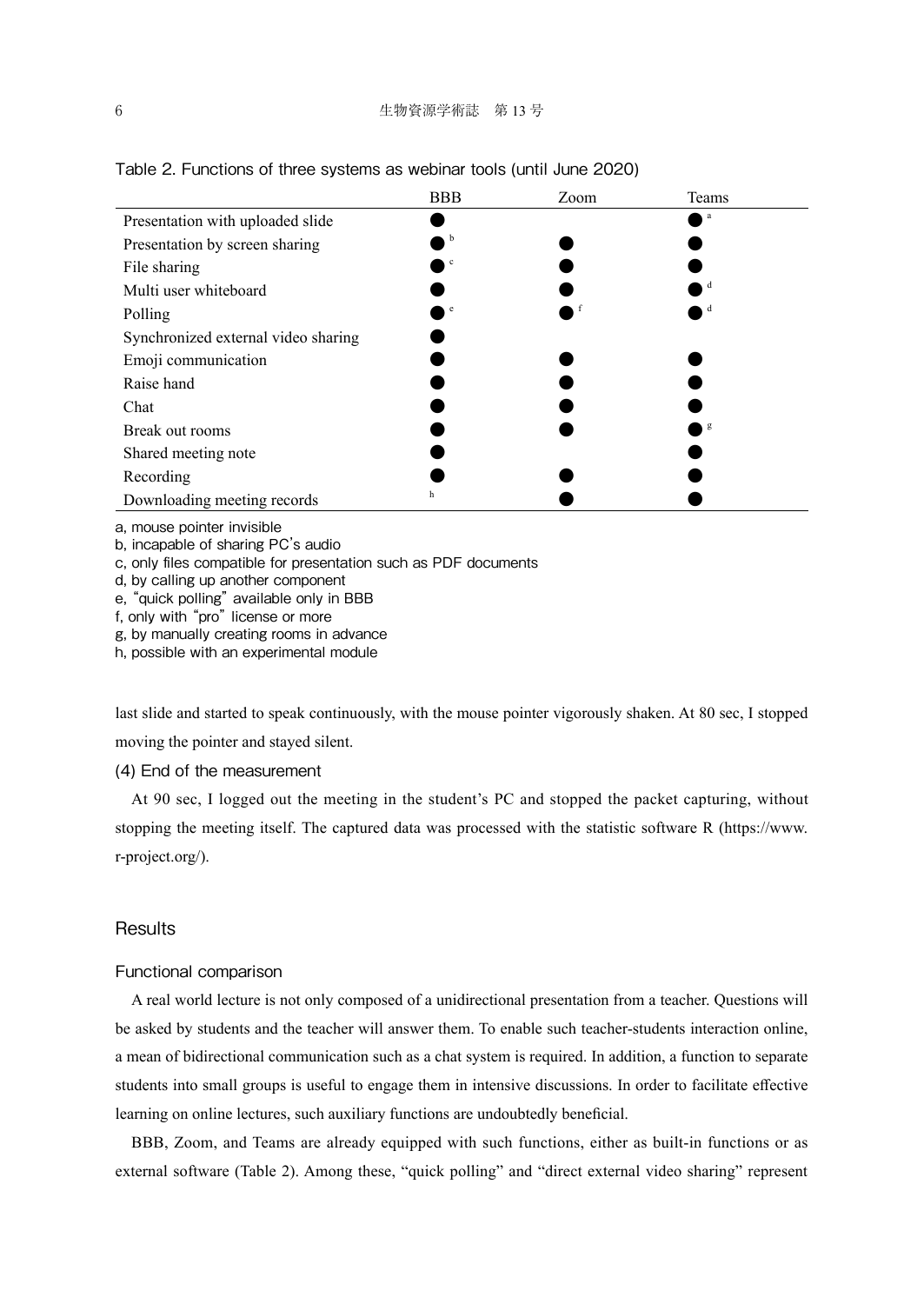unique and useful features implemented in BBB (Figure 2).

With the quick polling feature, BBB reads the slide, captures itemized text, and automatically creates a dropdown to show a polling window on the student's screen. The poll result is published overlaid directly on the slide.

With the direct external video sharing function, BBB automatically picks up the URL of video sharing services such as YouTube written in the slide, offering the presenter a dropdown to play it. The playback is moderately synchronized on the terminus of each participant. Unlike Zoom and Teams, on which the movie will be "broadcasted" from the teacher's computer through the screen sharing function, BBB lets each client connect directly to the services. The video sharing services usually distribute the data via many servers and optimize the video quality depending on the user's network. Therefore, BBB is able to show





(A) Quick polling. An itemized text written in the slide is sought by the application, which displays a button (arrowhead) to immediately start polling (upper dashed box). (B) Quick external video sharing. When a URL of video sharing services such as YouTube is written in the slide (upper dashed box), BBB recognizes them and displays a button (arrowhead) to share the video within the BBB window. The URL can be hidden from the students (lower dashed box).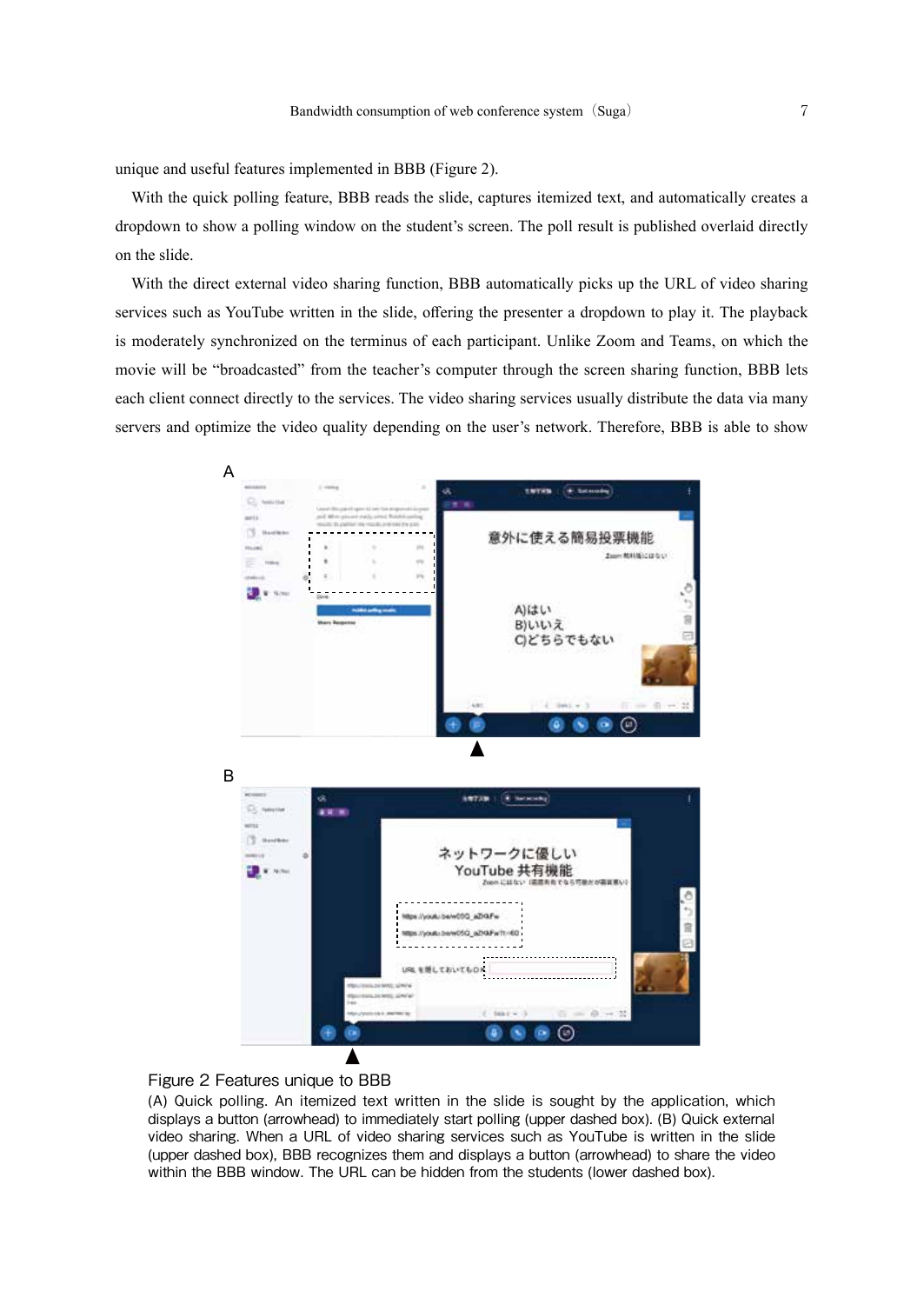videos in higher quality than the other services (data not shown).

Another helpful feature of BBB is the "fail-safe" recording. On BBB, all meetings are recorded by default, and only the portion where the recording button has been on will be processed for publication. Therefore, the teacher can recover the meeting record afterwards, even if the record button has been left unclicked. On the other hand, the tested version of BBB does not offer the function of downloading the meeting record as a single video file; the data of teacher's video, slide images, and pointer coordinates are stored in different files. This feature prevents users from sharing the record by uploading it to external video sharing services, while it allows BBB to flexibly arrange the meeting records on the playback screen. The development community of BBB has already recognized this issue and a couple of solutions have been proposed (6).

#### Comparison of bandwidth consumption

The measurement was done for three times (Figure 1). With the start of the screen share, Teams showed a high bandwidth consumption for  $\sim$ 10 sec. Zoom also showed a similar heap, which was however much smaller than that of Teams. In contrast, BBB used almost no network resource until the slide distribution started (indicated as small peaks at 16 - 18 sec).

BBB sends the slides as SVG format data to students, thus the quality of slide image is very high and the bandwidth consumption is expected to be zero as long as the slide remains the same. Indeed, BBB made almost no traffic for the first 30 seconds (Figure 1A). It was however surprising that both Zoom and Teams did not consume large bandwidth either, as they were supposed to send the slides as video data (Figure 1C and D). Both systems were obviously equipped with good video codecs (computer programs that encode or decode digital data stream) either within the application or on the cloud.

When I moved to the second slide at 30 sec, the consumption graph showed a heap in all systems. In Teams the consumption was particularly larger than the other two. Teams also showed a similar peak at 70 sec when the presentation was moved to the fourth slide. BBB showed a continuous consumption of 150 - 200 Kbytes / sec during the mouse pointer shaking. A similar pattern was observed from 70 sec to 80 sec, where the mouse was also shaken vigorously. Only TCP (Transmission Control Protocol) traffic accounted for this consumption (Figure 1B), indicating that BBB uses a relatively large network resource to faithfully reproduce the pointer movement. Contrary, the peaks of Zoom and Teams were composed almost exclusively of UDP (User Datagram Protocol) traffic (data not shown), consistent with the assumption that both systems encode the pointer movement together with the video of the shared screen. This also implies that Zoom and Teams sacrifice the detailed information of the pointer movements to save the bandwidth used for presentations.

On the video sharing, BBB showed a significantly small consumption compared to the other systems. On BBB, the students receive the video data directly from video sharing services, which deploy a high-quality video codec. Indeed, the quality of the video was much better than the other two systems (data not shown).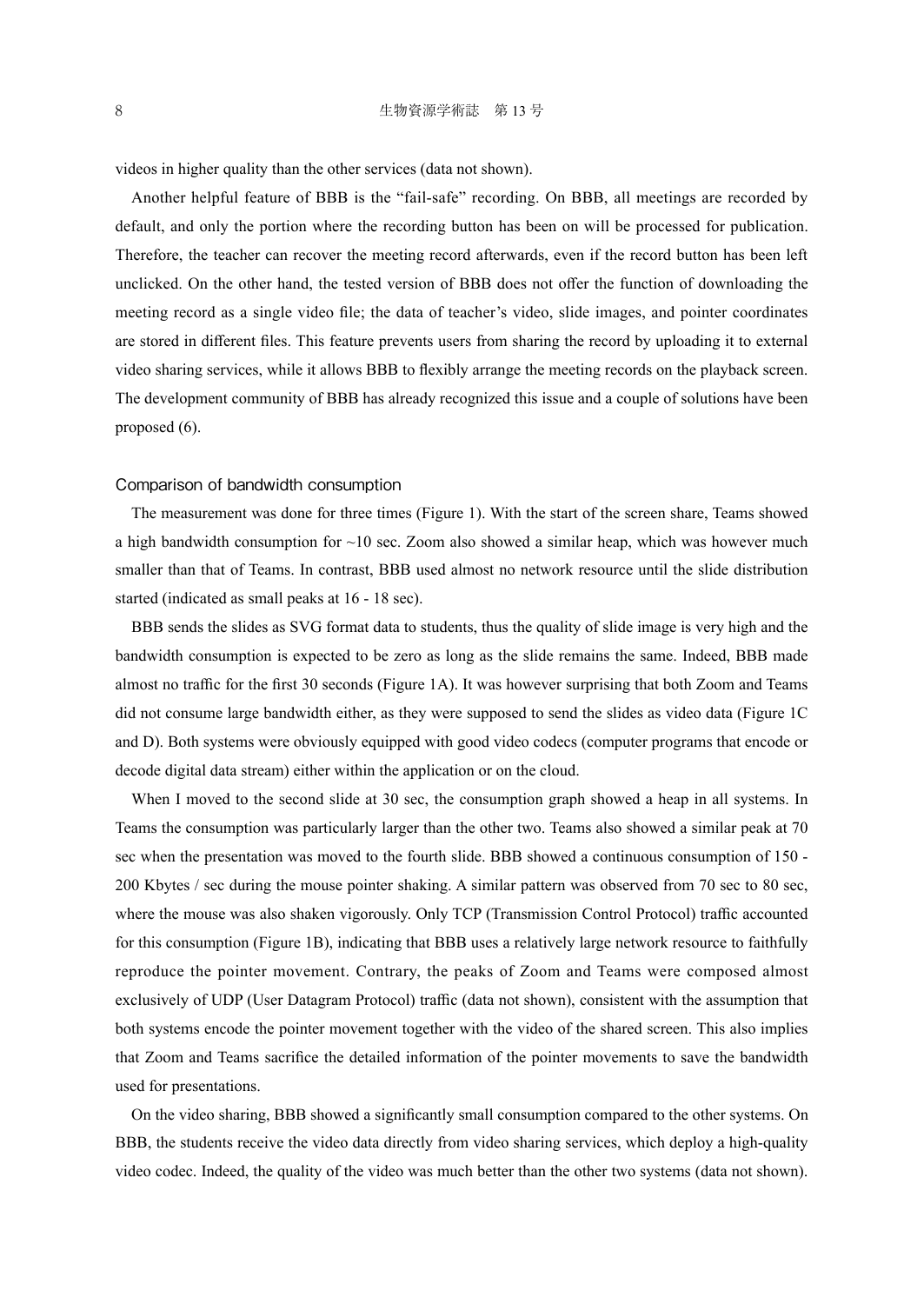The bumpy pattern of the graph may reflect the intermittent data loading from the service provider to avoid interruption of the video playback. Interestingly, Zoom sometimes continued a heavy use of the network after the video was paused (Figure 1C, 60 - 70 sec). It seemed that Zoom needed some time to recognize that the video was not played anymore.

In contrast to the video sharing, the audio transmission did not require much network resource on any of the three systems, as indicated by the similar bandwidth consumption observed from 30 sec to 45 sec, where I kept silence, with that from 70 sec to 80 sec, where I spoke continuously.

The averaged data constantly showed smaller bandwidth consumption on BBB than the other two systems, as long as the mouse pointer was not moved much (Figure 1E). In contrast, Teams consumed the largest network resource all through the presentation. It was however unexpected that the video of the speaker did not consume much bandwidth in any system during the presentation. The data transmission seemed to be minimized by squeezing the teacher's video during the presentation. The total consumption was significantly smaller in BBB than in Zoom and Teams, confirming the advantage of BBB for the general lecture purpose (Figure 3A).

For students who are not able to follow real-time online lectures due to, for example, a network failure, the teachers are expected to record the session and publish it for the on-demand playback. It is thus important that the size of the record stays reasonably small. Although the session is recorded as a single movie file by Zoom and Teams, the tested version of BBB does not officially offer such function. Therefore, in order to estimate the bandwidth consumption of the record playback on BBB, I summed the file size of the slides and the teacher's video that were stored in the server. The data of shared external video was not





(A) The total bandwidth consumptions were averaged for three measurements and shown with error bars (SE). The statistical significances of the difference were established by Student's t-test (p-values shown). (B) The sizes of the session records that would be used for on-demand playback. For BBB, the estimation was done by summing the file size of the slides (1) and the teacher's video (2) with the expected bandwidth consumption (3) during the external video sharing calculated from Figure 1A.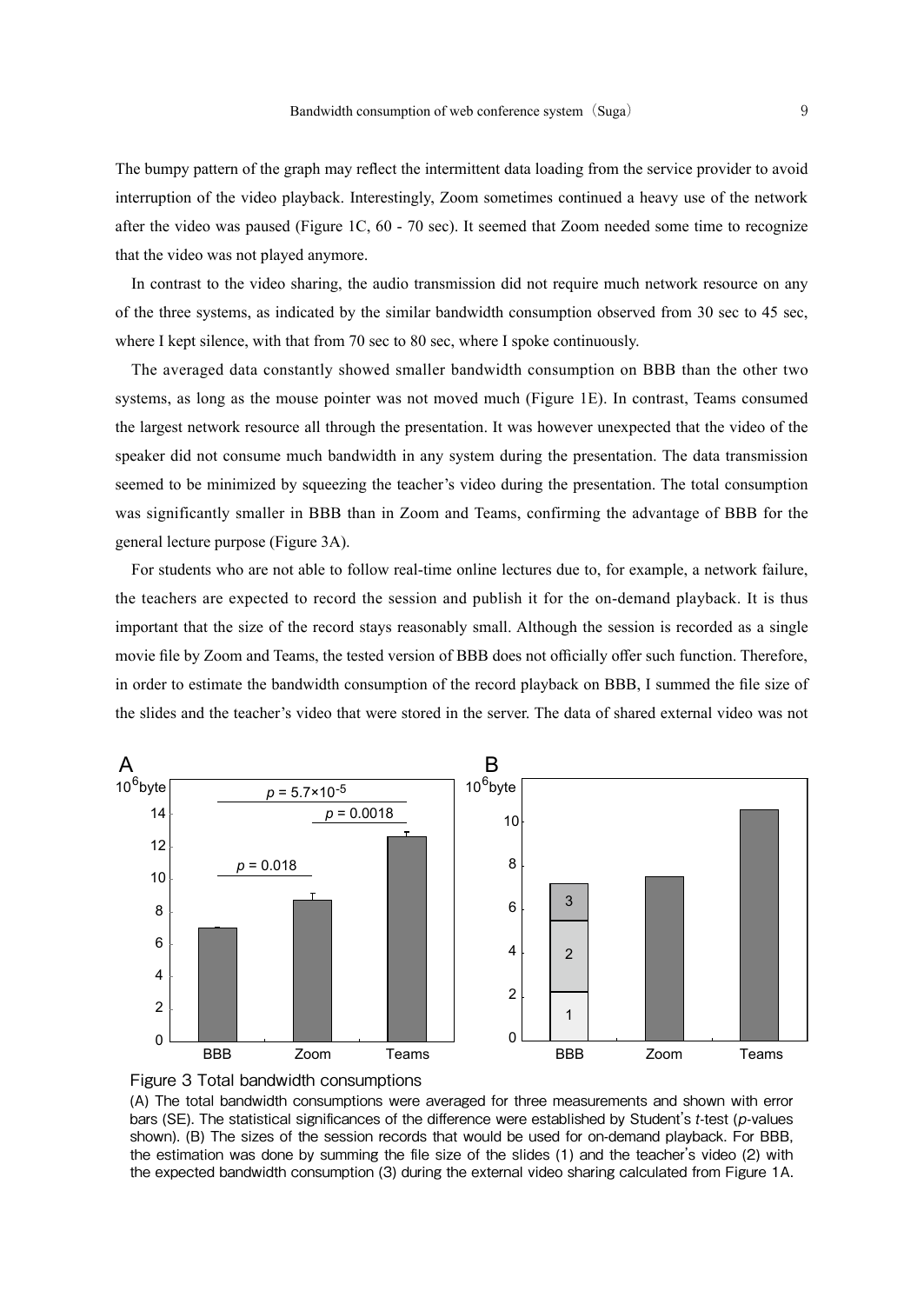stored in the server, thus I estimated the traffic of the external video sharing by subtracting the base-line traffic  $(32.9 \times 10^3$  bytes/sec; calculated by averaging the 1 sec – 15 sec and 19 sec – 29 sec traffic in Figure 1A) from the averaged traffic and totaling it from 46 sec to 70 sec, where the external video was played. The file generated by Zoom was much smaller than that by Teams, and the estimated network consumption of playback on BBB was comparative to Zoom (Figure 3B), consistent with the live measurements done in Figure 1.

## **Discussion**

As online lecture tools, the spectrum of functions deployed in BBB, Zoom, and Teams does not differ too much. However, the smaller bandwidth consumption of BBB represents a significant advantage over the others, especially for the students with poor internet connections (7). The only caution would be to minimize "brandishing" the pointer (similarly in the real world lectures) because BBB tries to reproduce it very faithfully.

It is still possible that the simulation in this report does not reflect the reality. The tested three systems are all equipped with a function to adjust the broadcast quality automatically depending on the user's network. Although I simulated the situation where the majority of students in Japanese universities would take online lectures, further tests should be performed in various network conditions before the final conclusion (8).

Not only the small network resource that BBB consumes, but also the low cost of setup, the large room for customization, the small security concern, and the exclusively dedicated server (unlike other cloud services, on which the service quality can be severely affected by users from other organizations) would make BBB a good option to be chosen for an online lecture platform in higher educational institutions.

## Acknowledgement

I thank Toshiki Yagi and Kenji Suguri (PUH), for helping me to set up the BBB server in the university.

### 要 旨

新型コロナウイルス感染症 (COVID-19)は高等教育機関における講義の在り方を一変させた。 県立広島大学では、第一クォーターの全ての講義がオンラインで行われた。オンライン講義を行 う上で最も大きな懸念の一つは、学生のネットワーク環境である。特に庄原キャンパスではほと んどの学生が一人暮らしで、インターネットへの接続を、遅く、通信量も限定されたモバイルネッ トワークに依存している。ZoomやTeamsなどのウェブ会議システムを提供している企業は、ネッ トワークの使用量データを公開しているが、それらは大学での講義を想定したものではない。加